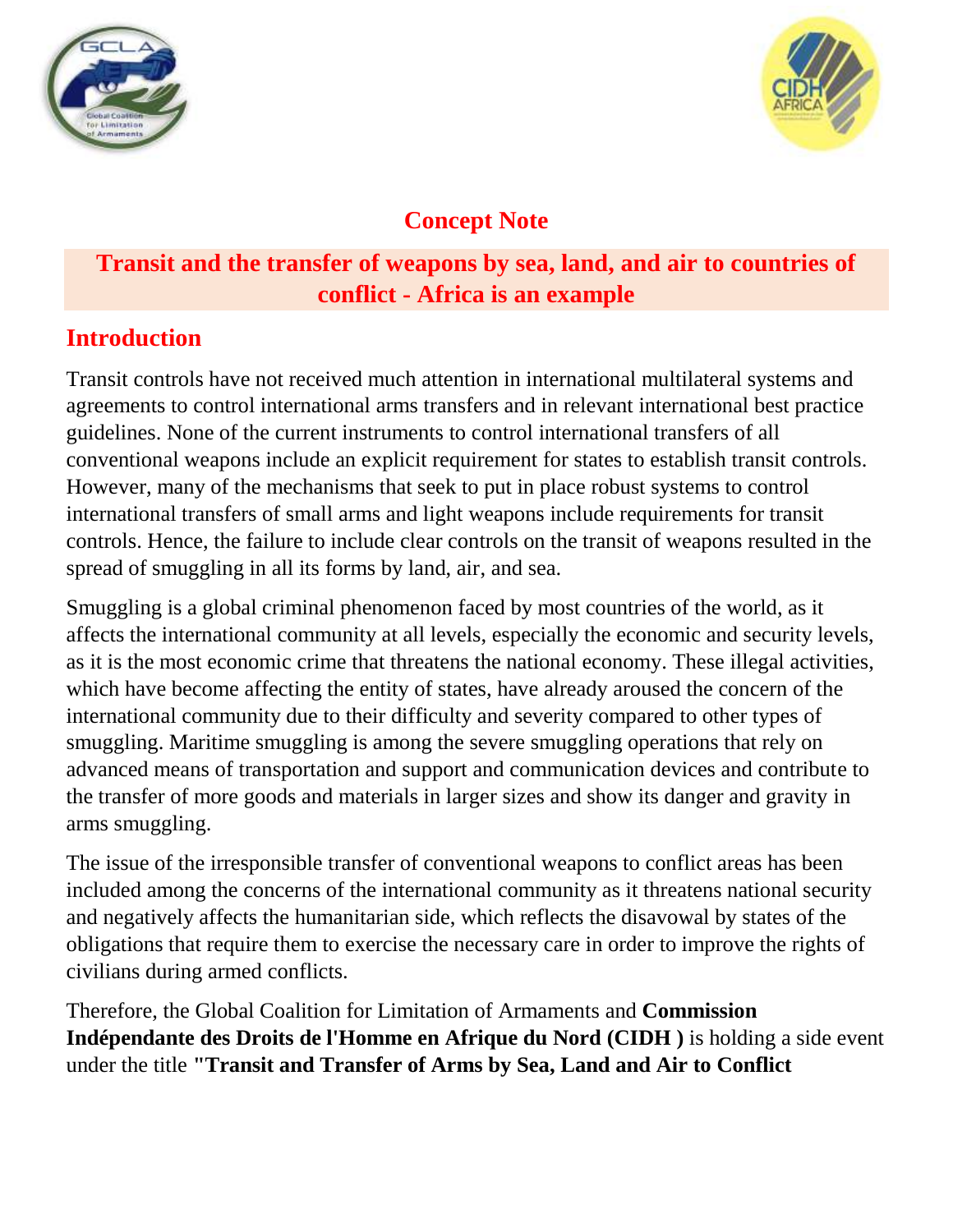



**Countries** on the sidelines of the second preparatory series for the Eighth Conference of the States Parties to the Arms Trade Treaty.

## **Discussion Topics:**

- Legal Framework for Transit Controls in the Arms Trade Agreement
- State commitment to arms transit controls
- Exerted Efforts
- Questions
- Recommendations

# **Event Objectives:**

- Promote the Global Coalition for Limitation of Armaments and invite participants to join the coalition
- Raising awareness of the dangers and negative destructive effects of the transfer of weapons to countries affected by armed conflicts
- Come up with a set of recommendations to activate the objectives of the agreement and enhance the role of civil society
- Presenting recommendations during the Eighth Conference of the States Parties regarding the Arms Trade Treaty next August

## **Logistics Details:**

## **The program used: Zoom**

#### **Link:**

**[https://us06web.zoom.us/j/89723223477?pwd=Rit6ZjMra3hoTi9COVFGNFlMN1JFQT](https://us06web.zoom.us/j/89723223477?pwd=Rit6ZjMra3hoTi9COVFGNFlMN1JFQT09) [09](https://us06web.zoom.us/j/89723223477?pwd=Rit6ZjMra3hoTi9COVFGNFlMN1JFQT09)**

**Meeting ID: 897 2322 3477**

**Passcode: 376452**

**Date: 29/4/2022**

**Timing:** 

**11:00 am to 12:00 pm Geneva time**